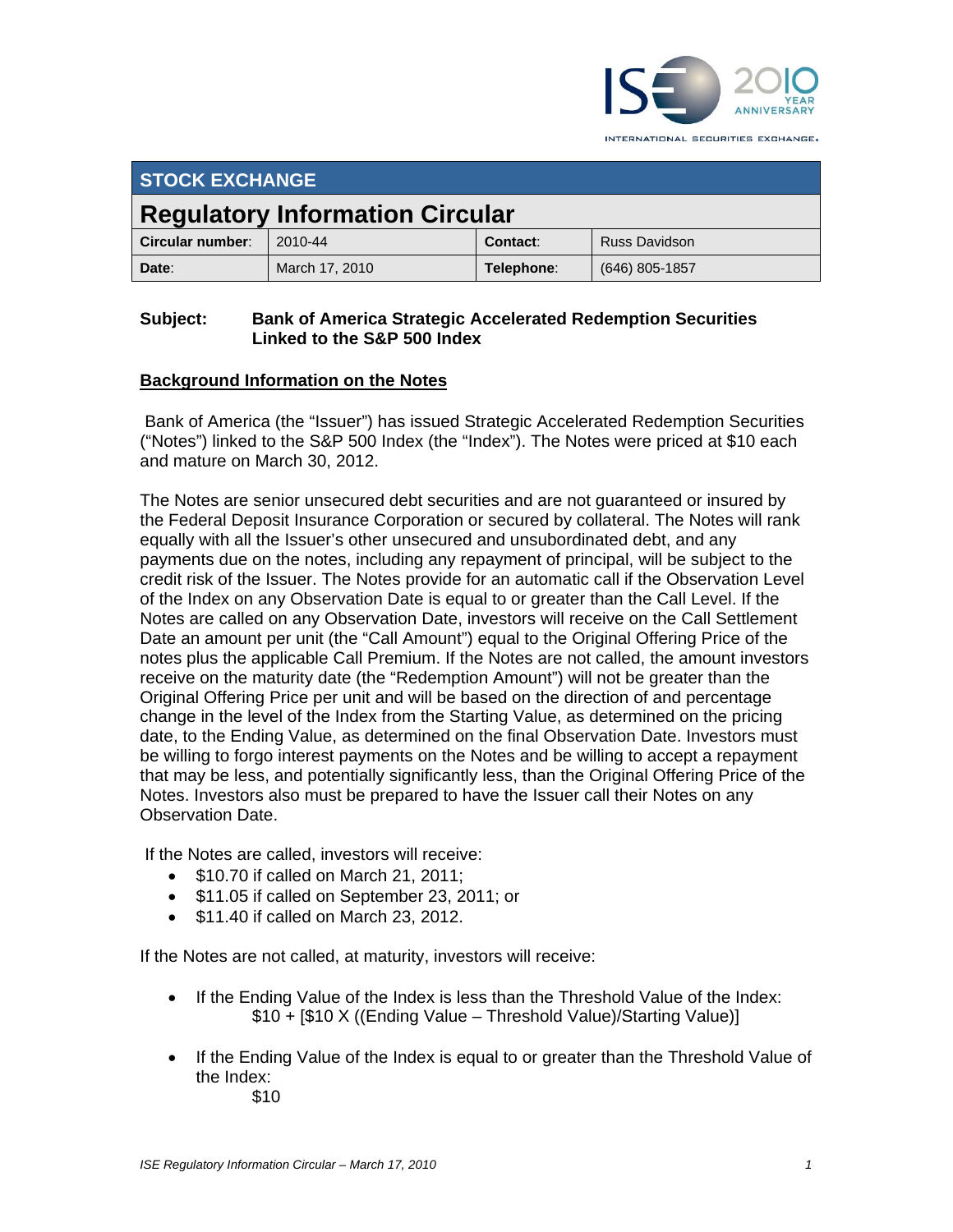

The Starting Value of the Index is 1,145.61. The Threshold Value is 1,031.05. The Ending Value of the Index will be determined closer to the maturity date. Please see the prospectus for the Notes for more details regarding the calculations and details regarding the Index.

## **Principal Risks**

It is expected that the market value of the Notes will depend substantially on the value of the Index and may be affected by a number of other interrelated factors including, among other things: the general level of interest rates, the volatility of the Index, the time remaining to maturity, the dividend yield of the stocks comprising the Index, and the credit ratings of the Issuer.

#### **Exchange Rules Applicable to Trading in the Notes**

The Notes are considered equity securities, thus rendering trading in the Notes subject to the Exchange's existing rules governing the trading of equity securities.

#### **Trading Hours**

Trading in the Shares on ISE is on a UTP basis and is subject to ISE equity trading rules. The Shares will trade from 8:00 a.m. until 8:00 p.m. Eastern Time. Equity Electronic Access Members ("Equity EAMs") trading the Shares during the Extended Market Sessions are exposed to the risk of the lack of the calculation or dissemination of underlying index value or intraday indicative value ("IIV"). For certain derivative securities products, an updated underlying index value or IIV may not be calculated or publicly disseminated in the Extended Market hours. Since the underlying index value and IIV are not calculated or widely disseminated during Extended Market hours, an investor who is unable to calculate implied values for certain derivative securities products during Extended Market hours may be at a disadvantage to market professionals.

## **Trading Halts**

ISE will halt trading in the Shares in accordance with ISE Rule 2101(a)(2)(iii). The grounds for a halt under this Rule include a halt by the primary market because it stops trading the Shares and/or a halt because dissemination of the IIV or applicable currency spot price has ceased, or a halt for other regulatory reasons. In addition, ISE will stop trading the Shares if the primary market de-lists the Shares.

#### **Suitability**

Trading in the Notes on ISE will be subject to the provisions of ISE Rule 2123(l). Members recommending transactions in the Notes to customers should make a determination that the recommendation is suitable for the customer. In addition, members must possess sufficient information to satisfy the "know your customer" obligation that is embedded in ISE Rule 2123(l).

Equity EAMs also should review FINRA Notice to Members 03-71 for guidance on trading these products. The Notice reminds members of their obligations to: (1) conduct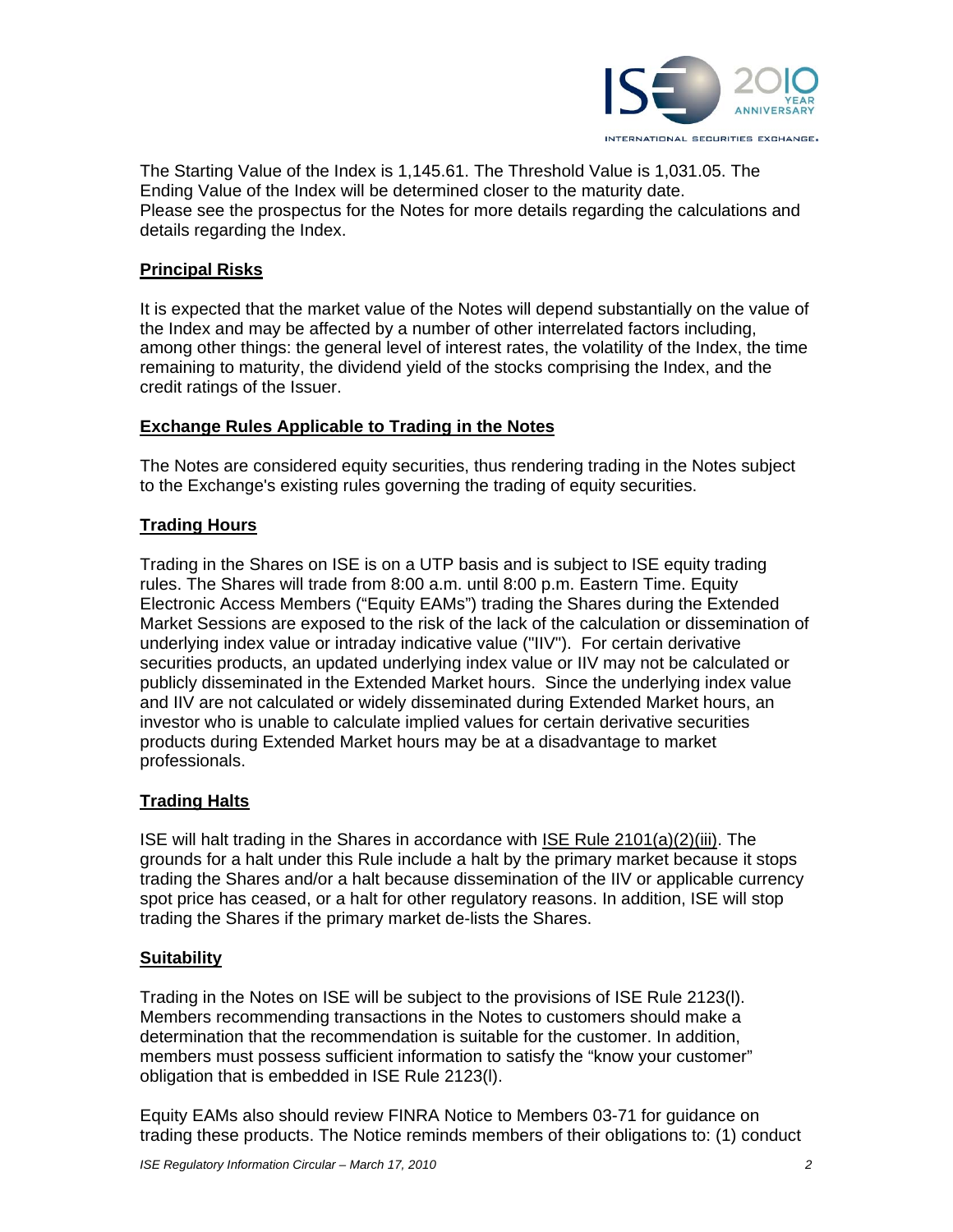

adequate due diligence to understand the features of the product; (2) perform a reasonable-basis suitability analysis; (3) perform customer-specific suitability analysis in connection with any recommended transactions; (4) provide a balanced disclosure of both the risks and rewards associated with the particular product, especially when selling to retail investors; (5) implement appropriate internal controls; and (6) train registered persons regarding the features, risk and suitability of these products.

**This Regulatory Information Circular is not a statutory Prospectus. Equity EAMs should consult the Trust's Registration Statement, SAI, Prospectus and the Fund's website for relevant information.**